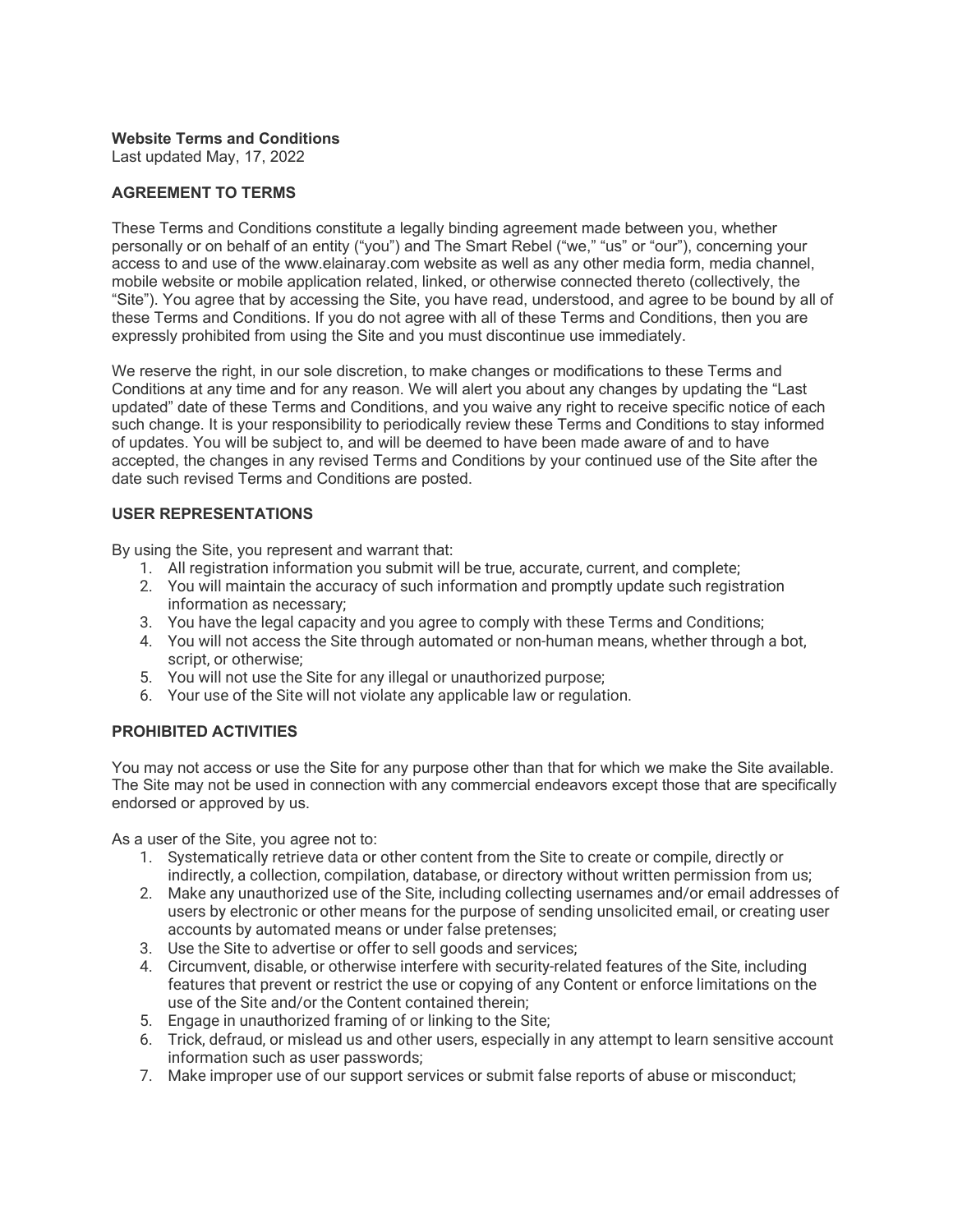- 8. Engage in any automated use of the system, such as using scripts to send comments or messages, or using any data mining, robots, or similar data gathering and extraction tools;
- 9. Interfere with, disrupt, or create an undue burden on the Site or the networks or services connected to the Site;
- 10. Attempt to impersonate another user or person or use the username of another user;
- 11. Use any information obtained from the Site in order to harass, abuse, or harm another person;
- 12. Use the Site as part of any effort to compete with us or otherwise use the Site and/or the Content for any revenue-generating endeavor or commercial enterprise;
- 13. Decipher, decompile, disassemble, or reverse engineer any of the software comprising or in any way making up a part of the Site;
- 14. Attempt to bypass any measures of the Site designed to prevent or restrict access to the Site, or any portion of the Site;
- 15. Harass, annoy, intimidate, or threaten any of our employees or agents engaged in providing any portion of the Site to you;
- 16. Delete the copyright or other proprietary rights notice from any Content;
- 17. Copy or adapt the Site's software, including but not limited to Flash, PHP, HTML, JavaScript, or other code;
- 18. Upload or transmit (or attempt to upload or to transmit) viruses, Trojan horses, or other material, including excessive use of capital letters and spamming (continuous posting of repetitive text), that interferes with any party's uninterrupted use and enjoyment of the Site or modifies, impairs, disrupts, alters, or interferes with the use, features, functions, operation, or maintenance of the Site;
- 19. Upload or transmit (or attempt to upload or to transmit) any material that acts as a passive or active information collection or transmission mechanism, including without limitation, clear graphics interchange formats ("gifs"), 1×1 pixels, web bugs, cookies, or other similar devices (sometimes referred to as "spyware" or "passive collection mechanisms" or "pcms");
- 20. Except as may be the result of standard search engine or Internet browser usage, use, launch, develop, or distribute any automated system, including without limitation, any spider, robot, cheat utility, scraper, or offline reader that accesses the Site, or using or launching any unauthorized script or other software;
- 21. Disparage, tarnish, or otherwise harm, in our opinion, us and/or the Site;
- 22. Use the Site in a manner inconsistent with any applicable laws or regulations.

# **SITE MANAGEMENT**

We reserve the right, but not the obligation, to:

- 1. Monitor the Site for violations of these Terms and Conditions;
- 1. Take appropriate legal action against anyone who, in our sole discretion, violates the law or these Terms and Conditions, including without limitation, reporting such user to law enforcement authorities;
- 1. In our sole discretion and without limitation, refuse, restrict access to, limit the availability of, or disable (to the extent technologically feasible) any of your Contributions or any portion thereof;
- 1. In our sole discretion and without limitation, notice, or liability, to remove from the Site or otherwise disable all files and content that are excessive in size or are in any way burdensome to our systems; or
- 1. Otherwise manage the Site in a manner designed to protect our rights and property and to facilitate the proper functioning of the Site.

# **PRIVACY POLICY**

We care about data privacy and security. Please review our Privacy Policy [CLICK HERE]/posted on the Site]. The Privacy Policy makes certain disclosures required by laws that may apply to you, it is not a contract. By using the Site, you consent to the practices described in our Privacy Policy.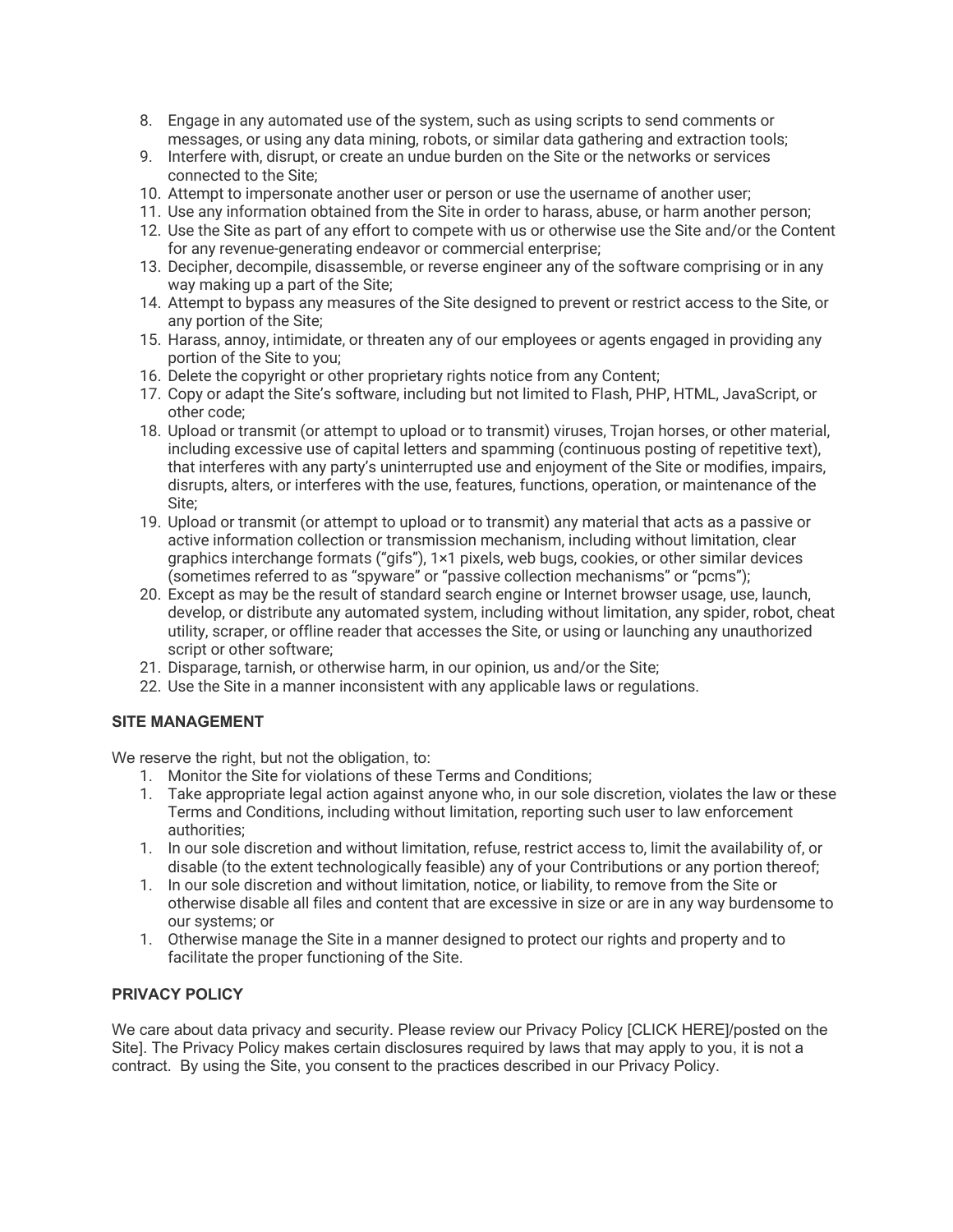If you access the Site from a region of the world with laws or other requirements governing personal data collection, use, or disclosure that differ from applicable laws in the Netherlands, then through your continued use of the Site, and you expressly consent to have your data transferred to and processed in the Netherlands. Please review our Privacy Policy for further information as to your rights and our obligations.

## **TERM AND TERMINATION**

These Terms and Conditions shall remain in full force and effect while you use the Site.

WITHOUT LIMITING ANY OTHER PROVISION OF THESE TERMS AND CONDITIONS, WE RESERVE THE RIGHT TO, IN OUR SOLE DISCRETION AND WITHOUT NOTICE OR LIABILITY, DENY ACCESS TO AND USE OF THE SITE (INCLUDING BLOCKING CERTAIN IP ADDRESSES), TO ANY PERSON FOR ANY REASON OR FOR NO REASON, INCLUDING WITHOUT LIMITATION FOR BREACH OF ANY REPRESENTATION, WARRANTY, OR COVENANT CONTAINED IN THESE TERMS AND CONDITIONS OR OF ANY APPLICABLE LAW OR REGULATION. WE MAY TERMINATE YOUR USE OR PARTICIPATION IN THE SITE OR DELETE YOUR ACCOUNT AT ANY TIME, WITHOUT WARNING, IN OUR SOLE DISCRETION.

If we terminate or suspend your account for any reason, you are prohibited from registering and creating a new account under your name, a fake or borrowed name, or the name of any third party, even if you may be acting on behalf of the third party.

In addition to terminating or suspending your account, we reserve the right to take appropriate legal action, including without limitation pursuing civil, criminal, and injunctive redress.

#### **MODIFICATIONS AND INTERRUPTIONS**

We reserve the right to change, modify, or remove the contents of the Site at any time or for any reason at our sole discretion without notice. However, we have no obligation to update any information on our Site except as may be required by applicable law. We also reserve the right to modify or discontinue all or part of the Site without notice at any time.

We will not be liable to you or any third party for any modification, price change, suspension, or discontinuance of the Site.

We cannot guarantee the Site will be available at all times. We may experience hardware, software, or other problems or need to perform maintenance related to the Site, resulting in interruptions, delays, or errors.

We reserve the right to change, revise, update, suspend, discontinue, or otherwise modify the Site at any time or for any reason without notice to you. You agree that we have no liability whatsoever for any loss, damage, or inconvenience caused by your inability to access or use the Site during any downtime or discontinuance of the Site.

Nothing in these Terms and Conditions will be construed to obligate us to maintain and support the Site or to supply any corrections, updates, or releases in connection therewith.

## **INTELLECTUAL PROPERTY RIGHTS**

Unless otherwise indicated, the Site is our proprietary property and all source code, databases, functionality, software, website designs, audio, video, text, photographs, and graphics on the Site (collectively, the "Content") and the trademarks, service marks, and logos contained therein (the "Marks") are owned or controlled by us or licensed to us, and are protected by copyright and trademark laws and various other intellectual property rights and unfair competition laws of the Netherlands, foreign jurisdictions, and international conventions. We may also ask you for your testimonial and record a video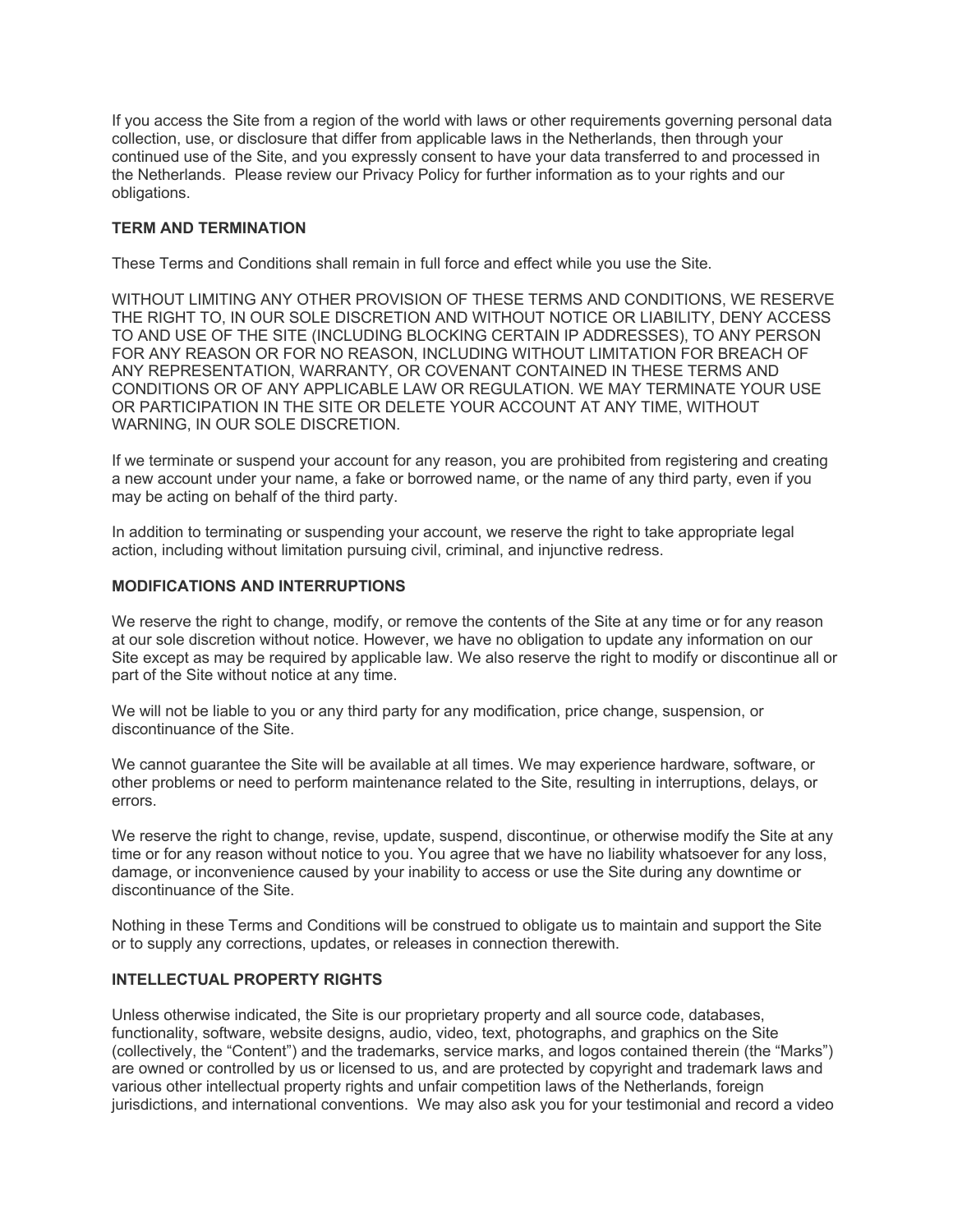outlining the same. You agree that if you provide us with permission to record or post your testimonial, that testimonial will be considered Content as defined above, subject to the protections outlined in this section.

The Content and the Marks are provided on the Site "AS IS" for your information and personal use only. Except as expressly provided in these Terms and Conditions, no part of the Site and no Content or Marks may be copied, reproduced, aggregated, republished, uploaded, posted, publicly displayed, encoded, translated, transmitted, distributed, sold, licensed, or otherwise exploited for any commercial purpose whatsoever, without our express prior written permission.

Provided that you are eligible to use the Site, you are granted a limited license to access and use the Site and to download or print a copy of any portion of the Content to which you have properly gained access solely for your personal, non-commercial use. We reserve all rights not expressly granted to you in and to the Site, the Content and the Marks.

## **GOVERNING LAW**

These Terms and Conditions and your use of the Site are governed by and construed in accordance with the laws of the Netherlands, without regard to its conflict of law principles.

#### **DISPUTE RESOLUTION**

PLEASE READ THIS SECTION CAREFULLY. IF YOU DO NOT REJECT IT, THIS SECTION WILL APPLY, AND MOST DISPUTES BETWEEN YOU AND US WILL BE SUBJECT TO INDIVIDUAL ARBITRATION. THIS MEANS THAT: (1) NEITHER A COURT NOR A JURY WILL RESOLVE ANY SUCH DISPUTE; (2) YOU WILL NOT BE ABLE TO PARTICIPATE IN A CLASS ACTION OR SIMILAR PROCEEDING; (3) LESS INFORMATION WILL BE AVAILABLE IN DISCOVERY; AND (4) APPEAL RIGHTS WILL BE LIMITED.

If a dispute arises between you and us, our goal is to provide you with a neutral and cost effective means of resolving the dispute quickly. Accordingly, you and the Company agree that you and we will resolve any claim or controversy at law or equity that arises out of these Terms, the Website, or our products or services (a "Claim") in accordance with one of the subsections below:

(i) If either you or we make a demand for arbitration, you and we must arbitrate any dispute or claim between you or any person who uses your Account, and us, our affiliates, and/or agents, if it relates to your Account, your use of the Website, or to these Terms, except as noted hereafter.

(ii) Either party may assert an individual case in small claims court or your state's equivalent court. Any disputes relating to the enforcement, protection, or validity of the intellectual property rights of either party shall not be subject to arbitration. Nothing in this Section shall limit either party from seeking injunctive or other exigent relief from a court of law.

Notwithstanding any other language in this Section, only a court, not an arbitrator, will decide disputes about the validity, enforceability, coverage or scope of this Section of these Terms. However, any dispute or argument that concerns the validity or enforceability of these Terms as a whole is for the arbitrator, not a court, to decide. Further, you and we may litigate in court to compel arbitration, stay proceedings pending arbitration, or confirm, modify, vacate or enter judgment on the award entered by the arbitrator.

YOU AGREE NOT TO PARTICIPATE IN A CLASS, REPRESENTATIVE, OR PRIVATE ATTORNEY GENERAL ACTION AGAINST US IN COURT OR ARBITRATION. ALSO, YOU MAY NOT BRING CLAIMS AGAINST US ON BEHALF OF ANY OTHER USER OR PERSON NOT ON YOUR ACCOUNT.

The party who wants to arbitrate must notify the other party in writing. This notice can be given after the beginning of a lawsuit or in papers filed in the lawsuit. Otherwise, your notice must be mailed to [physical address].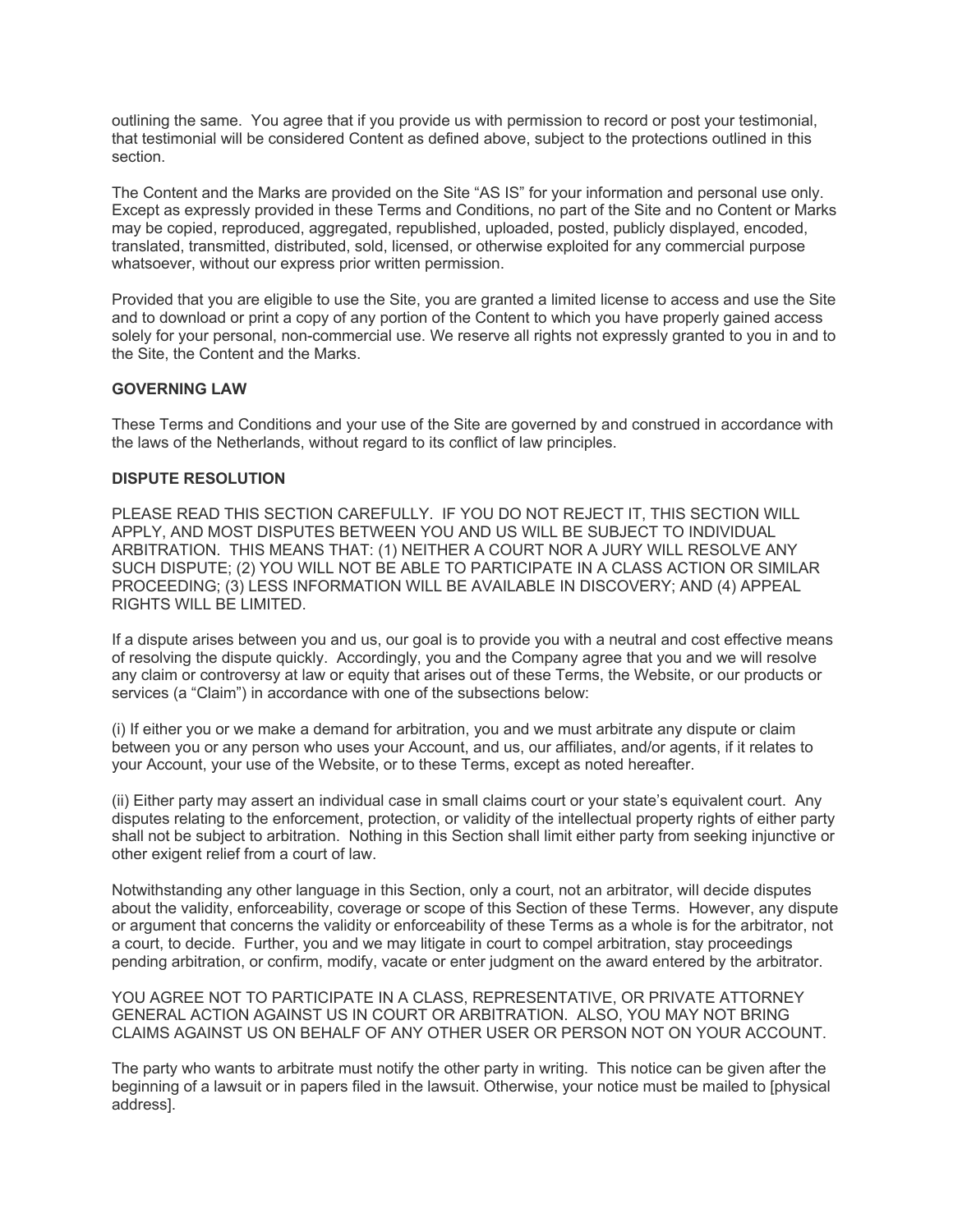If for any reason, a Dispute proceeds in court rather than arbitration, the Dispute shall be commenced or prosecuted exclusively in the Netherlands, and the Parties hereby consent to, and waive all defenses of lack of personal jurisdiction, and inconvenient forum with respect to venue and jurisdiction in such state and federal courts.

## **DISCLAIMER**

EXCEPT FOR THE EXPRESS WARRANTIES CONTAINED IN THESE TERMS, OUR PRODUCTS AND SERVICES, INCLUDING ALL MATERIALS INCORPORATED THEREIN, ARE PROVIDED "AS IS" AND WITHOUT WARRANTIES OF ANY KIND, EITHER EXPRESS OR IMPLIED. TO THE FULLEST EXTENT PERMISSIBLE BY APPLICABLE LAW, WE AND OUR DIRECTORS, OFFICERS, SHAREHOLDERS, EMPLOYEES, CONTRACTORS, AGENTS, REPRESENTATIVES AND AFFILIATES DISCLAIM ALL WARRANTIES, EXPRESS OR IMPLIED, INCLUDING, WITHOUT LIMITATION, IMPLIED WARRANTIES OF TITLE, NON-INFRINGEMENT, ACCURACY, MERCHANTABILITY AND FITNESS FOR A PARTICULAR PURPOSE, AND ANY WARRANTIES THAT MAY ARISE FROM COURSE OF DEALING, COURSE OF PERFORMANCE OR USAGE OF TRADE. NOTE: CERTAIN APPLICABLE LAW MAY NOT ALLOW THE EXCLUSION OF IMPLIED WARRANTIES, SO SOME OF THE ABOVE EXCLUSIONS MAY NOT APPLY TO YOU. NO STATEMENT OF OURS OR ANY OF OUR DIRECTORS, OFFICERS, SHAREHOLDERS, EMPLOYEES, CONTRACTORS, AGENTS, REPRESENTATIVES AND AFFILIATES SHALL CREATE ANY WARRANTY OTHER THAN THOSE EXPRESSLY CONTAINED IN THESE TERMS. AS WITH THE PURCHASE OF A PRODUCT OR SERVICE THROUGH ANY MEDIUM OR IN ANY ENVIRONMENT, YOU SHOULD USE YOUR BEST JUDGMENT AND EXERCISE CAUTION WHERE APPROPRIATE.

## **LIMITATION OF LIABILITY**

EXCEPT WHERE PROHIBITED BY LAW, IN NO EVENT WILL WE OR OUR DIRECTORS, EMPLOYEES, OR AGENTS BE LIABLE TO YOU OR ANY THIRD PARTY FOR ANY INDIRECT, CONSEQUENTIAL, EXEMPLARY, INCIDENTAL, SPECIAL, OR PUNITIVE DAMAGES, INCLUDING LOST PROFIT, LOST REVENUE, LOSS OF DATA, OR OTHER DAMAGES ARISING FROM YOUR USE OF THE SITE, EVEN IF SUCH LOSSES WERE FORESEEABLE AND REGARDLESS OF WHETHER WE HAVE BEEN ADVISED OF THE POSSIBILITY OF SUCH DAMAGES.

If, notwithstanding the other provisions of these Terms of Use, we are found to be liable to you for any damage or loss which arises out of or is in any way connected with your use of the Site, our liability shall in no event exceed the greater of (1) the total of any subscription or similar fees, if any, with respect to any service or feature of or on the Site paid in the six months prior to the date of the initial claim made against us, or (2) US \$100.00.

Some jurisdictions do not allow limitations of liability, so some or all of the foregoing limitations may not apply to you.

#### **INDEMNIFICATION**

You agree to defend, indemnify, and hold us harmless, including our subsidiaries, affiliates, and all of our respective officers, agents, partners, and employees, from and against any loss, damage, liability, claim, or demand, including reasonable attorneys' fees and expenses, made by any third party due to or arising out of: (1) use of the Site; (3) breach of these Terms and Conditions; (4) any breach of your representations and warranties set forth in these Terms and Conditions; (5) your violation of the rights of a third party, including but not limited to intellectual property rights; or (6) any overt harmful act toward any other user of the Site with whom you connected via the Site.

Notwithstanding the foregoing, we reserve the right, at your expense, to assume the exclusive defense and control of any matter for which you are required to indemnify us, and you agree to cooperate, at your